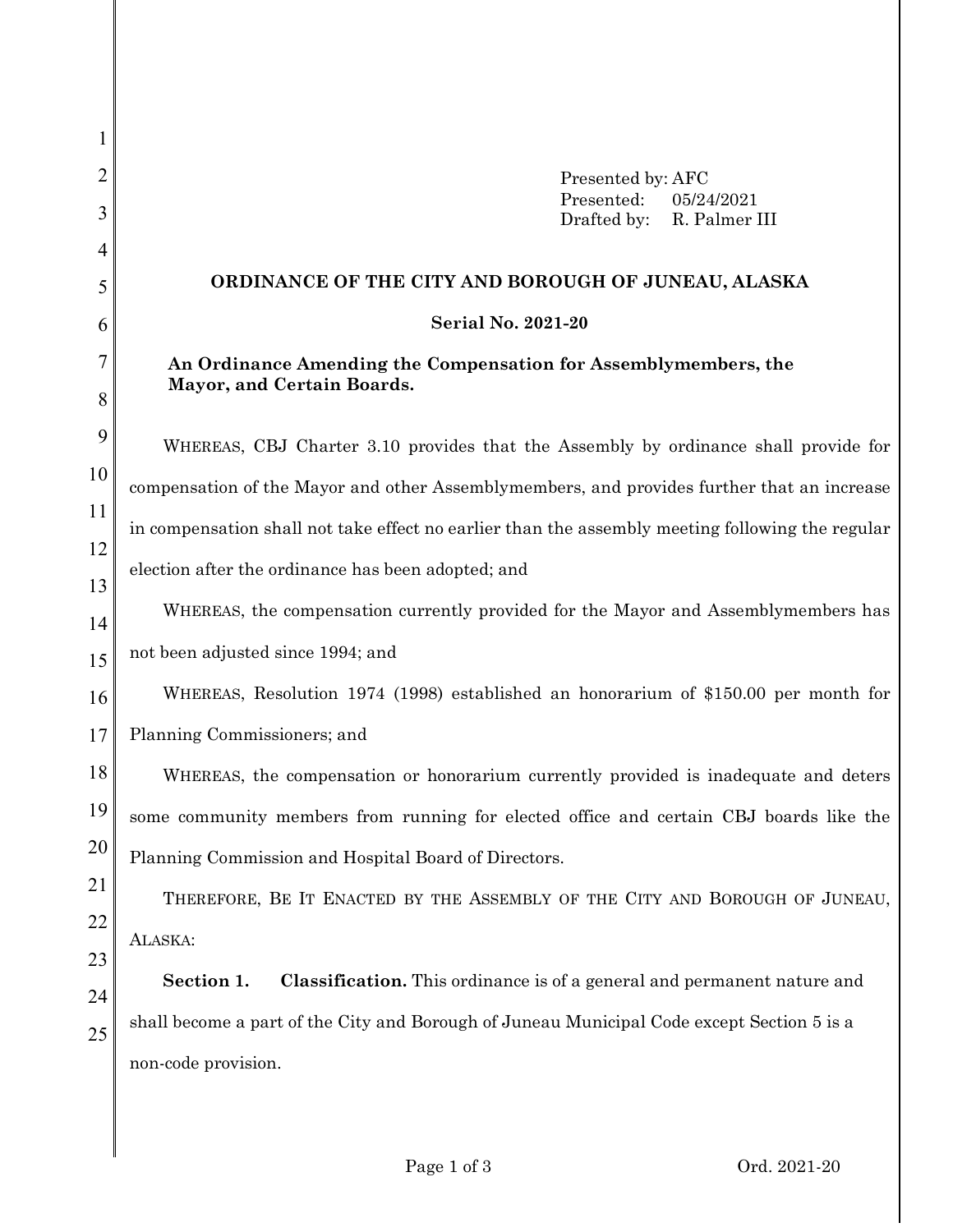| Section 2.<br>Amendment of Section. CBJ 11.15.050 Compensation amount, is                                                     |
|-------------------------------------------------------------------------------------------------------------------------------|
| amended to read:                                                                                                              |
| 11.15.050 Compensation; amount.                                                                                               |
| The mayor shall be compensated at the rate of $$3,500.00$ $$2,500.00$ per month.<br>(a)                                       |
| All other assemblymembers shall be compensated at the rate of \$750.00 500.00 per month.<br>(b)                               |
| <u>Per diem payments, reimbursements for expenses, and election of health insurance are not</u><br>$\left( \mathrm{c}\right)$ |
| compensation under this section.                                                                                              |
|                                                                                                                               |
| <b>Section 3. Amendment of Chapter.</b> Chapter 11.15 Organization, is amended by                                             |
| adding a new section to read:                                                                                                 |
| 11.15.060 Compensation periodic review.                                                                                       |
| <i>Periodic review.</i> The Assembly, or a compensation commission appointed by the Assembly,<br>(a)                          |
| should review the compensation for elected and Assembly-appointed board members every two                                     |
| years.                                                                                                                        |
| Standards for review. The periodic compensation review should be based upon inflation or<br>(b)                               |
| cost of living indexes, like the Anchorage CPI or percent changes of unrepresented municipal                                  |
| employee salaries.                                                                                                            |
| <i>Compensation commission prohibitions.</i> A member of a compensation commission<br><u>(c)</u>                              |
| appointed by the Assembly may neither be employed by the municipality during the term for                                     |
| which they are appointed nor hold elective municipal office during their term or within one year                              |
| thereafter.                                                                                                                   |
|                                                                                                                               |
|                                                                                                                               |
|                                                                                                                               |

1